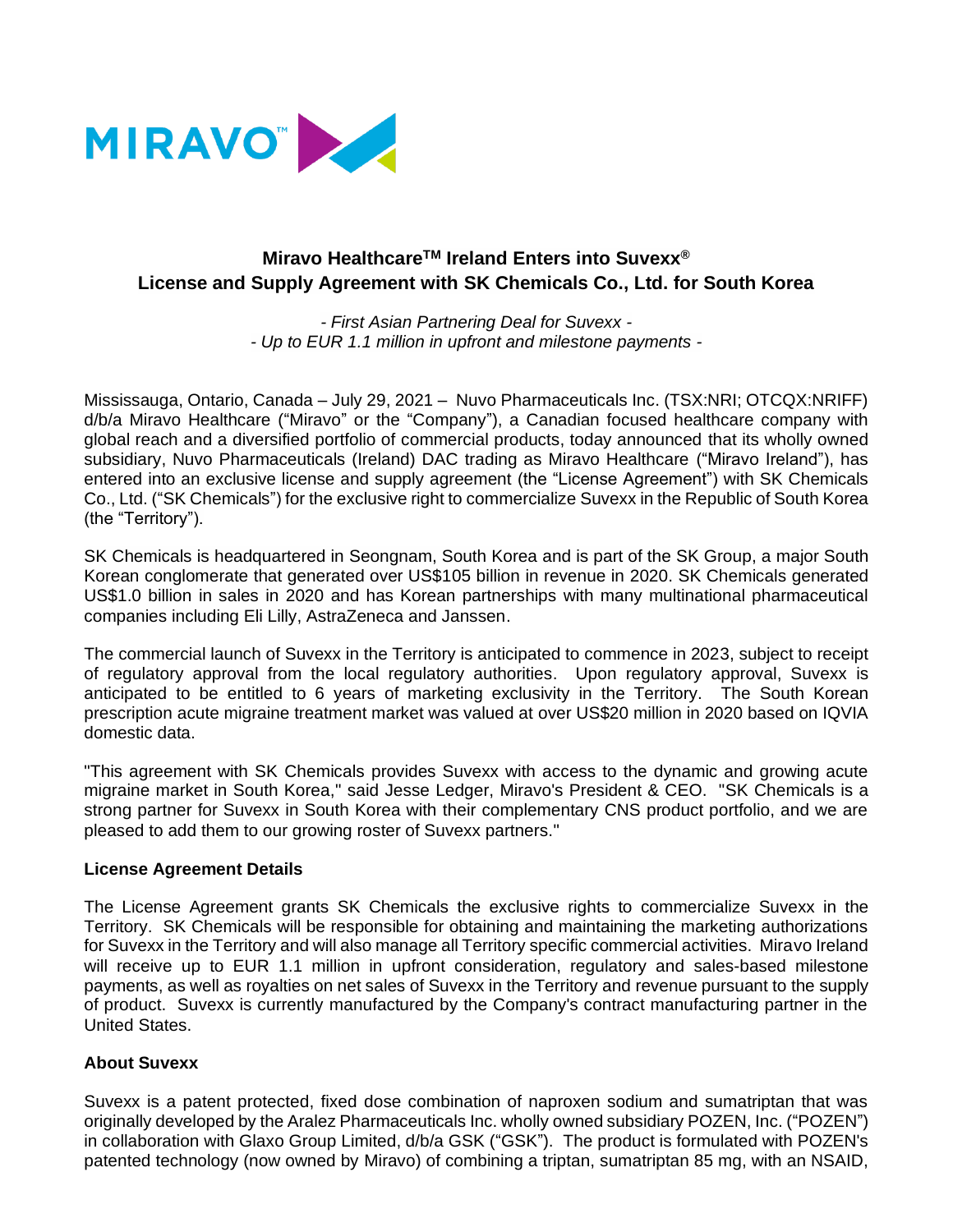naproxen sodium 500 mg and GSK's RT Technology in a single tablet. In 2008, the U.S. Food and Drug Administration ("FDA") approved Treximet (the U.S. brand name for Suvexx) for the acute treatment of migraine attacks, with or without aura, in adults. Treximet is currently commercialized in the U.S. by Currax Holdings USA LLC. Miravo owns the product and intellectual property rights to Suvexx in Canada and Miravo Ireland owns the intellectual property rights to Suvexx outside of Canada.

# **About SK Chemicals Co., Ltd.**

SK Chemicals is committed to perform practices from research & development to marketing activities in South Korea. The company is well known for extensive domestic market coverage with talented sales representatives, facilitating the company's balanced pipeline. As an affiliate of SK Group, the huge conglomerate in Korea having total revenue over US\$105 billion as of year 2020, SK Chemicals has been rapidly growing its Life Science business domain and its annual sales reached US\$1.0 billion in year 2020. SK Chemicals is committed to both R& D and marketing activities with its vision to become a leading global total healthcare solutions provider. Through such commitment, SK Chemicals has grown into one of the major pharmaceutical companies in Korea since its establishment in 1969. For further information of SK Chemicals, you can visit our website, [www.skchemicals.com/en/.](http://www.skchemicals.com/en/)

# **About Miravo Healthcare**

Miravo is a Canadian focused, healthcare company with global reach and a diversified portfolio of commercial products. The Company targets several therapeutic areas, including pain, allergy, and dermatology. The Company's strategy is to in-license and acquire growth-oriented, complementary products for Canadian and international markets. Miravo's head office is located in Mississauga, Ontario, Canada, the international operations are located in Dublin, Ireland and the Company's manufacturing facility is located in Varennes, Québec, Canada. The Varennes facility operates in a Good Manufacturing Practices (GMP) environment respecting the U.S, Canada and E.U. GMP regulations and is regularly inspected by Health Canada and the U.S. Food and Drug Administration. For additional information, please visit [www.miravohealthcare.com.](http://www.miravohealthcare.com/)

# **FOR MORE INFORMATION, PLEASE CONTACT:**

Investor Relations

Stefan Eftychiou 905 326 1888 ext 60 [stefan@bristolir.com](mailto:stefan@bristolir.com)

#### **Forward-Looking Statements**

*This press release contains "forward-looking information" as defined under Canadian securities laws (collectively, "forwardlooking statements"). The words "plans", "expects", "does not expect", "goals", "seek", "strategy", "future", "estimates", "intends", "anticipates", "does not anticipate", "projected", "believes" or variations of such words and phrases or statements to the effect that certain actions, events or results "may", "will", "could", "would", "should", "might", "likely", "occur", "be achieved" or "continue"*  and similar expressions identify forward-looking statements. In addition, any statements that refer to expectations, intentions, *projections or other characterizations of future events or circumstances contain forward-looking statements. These forwardlooking statements include statements regarding: the anticipated timing for the commercial launch of Suvexx in the Territory, the anticipated receipt of regulatory approvals for Suvexx, the expected marketing exclusivity granted for Suvexx within the Territory, and the receipt of regulatory and sales-based milestone payments, royalties on net sales, and revenue pursuant to the supply of Suvexx.*

*Forward-looking statements are not historical facts but instead represent management's expectations, estimates and projections regarding future events or circumstances. Such forward-looking statements are qualified in their entirety by the inherent risks,*  uncertainties and changes in circumstances surrounding future expectations which are difficult to predict and many of which are *beyond the control of the Company. Forward-looking statements are necessarily based on a number of estimates and assumptions that, while considered reasonable by management of the Company as of the date of this press release, are inherently subject to significant business, economic and competitive uncertainties and contingencies and may prove to be*